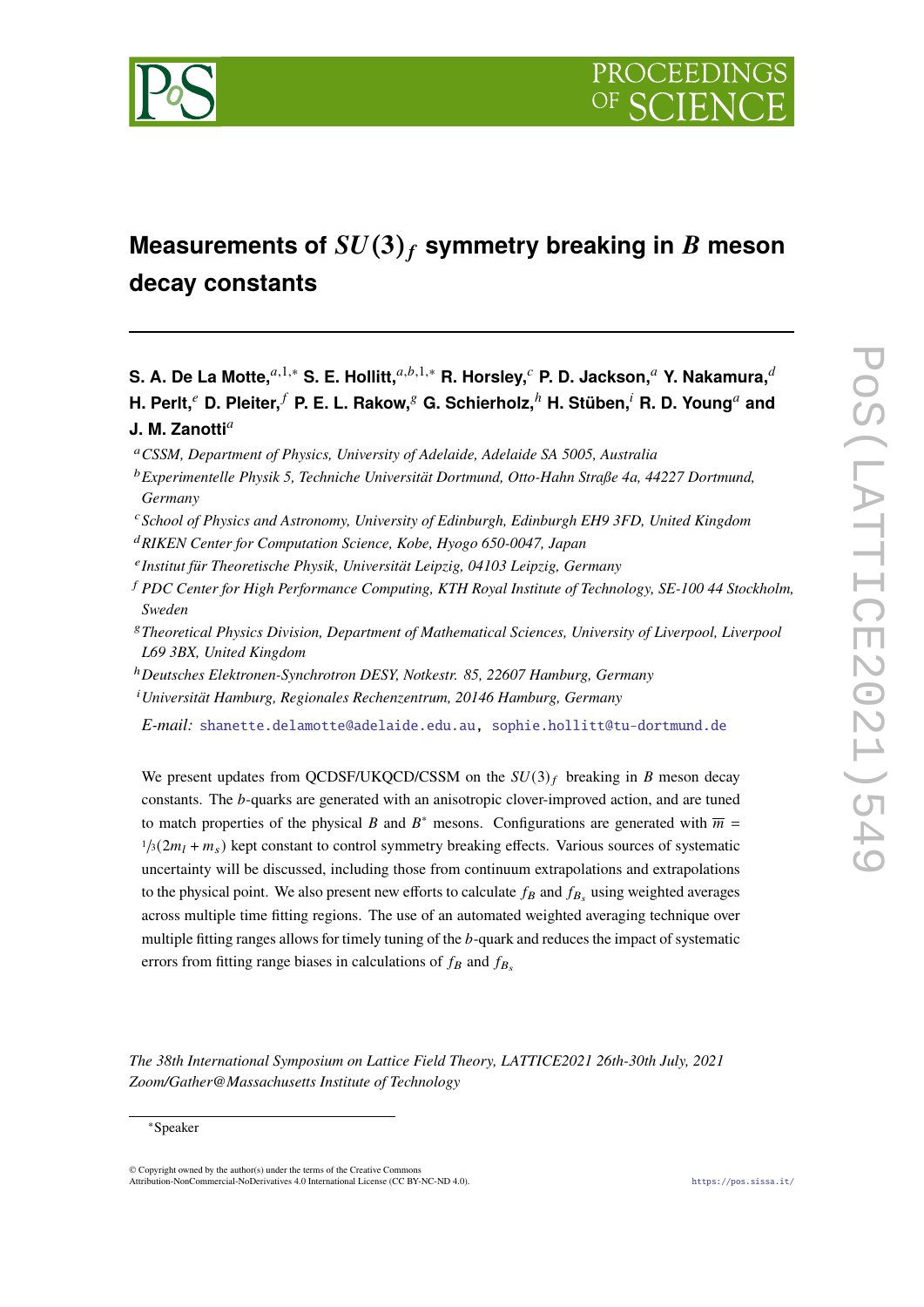#### **1. Introduction**

Experimental precision for measurements of  $B$  and  $B_s$  decays will continue to improve over the coming years, as Belle II continues collecting data and the LHCb experiment returns to operation after its upgrade period. While  $V_{ub}$  has so far been shown to have some discrepancy between determination using inclusive and exclusive semileptonic  $B$  decays [\[1\]](#page-13-0), increased experimental precision on rare  $B \to \tau \nu$  decays will soon allow competitive and independent measurements of  $V_{ub}$  using the decay constant  $f_B$  as an input.

Lattice QCD calculations of  $f_B$  using a variety of different quark actions and methods of symmetry breaking can improve the robustness of the world lattice average. Many recent contributions to the FLAG world averages [\[2\]](#page-13-1) of  $f_B$  and  $f_{B_s}$  feature HISQ [\[3,](#page-13-2) [4\]](#page-13-3) or Domain Wall Fermions [\[5\]](#page-13-4), this last paper providing a new calculation to the world average of  $f_B/f_{B_s}$  relative to  $f_{D_s}$  with  $N_f = 2 + 1$ , which is of particular interest in these proceedings. The decay constants  $f_{B_s}$  and  $f_{B_s}$ have also been calculated relative to  $f_{D_s}$  in a recent work using Wilson fermions [\[6\]](#page-13-5). All of these calculations use a fixed strange quark mass, while in this work we consider  $O(a)$ -improved Wilson fermions with a controlled  $SU(3)_f$  breaking for the light and strange quark masses that keeps the average mass of these lighter quarks constant and fixed to the physical average mass.

#### **2. Simulation details**

#### **2.1 SU(3) breaking and quark actions**

The gauge field configurations used in this study are generated with 2+1 flavours of nonperturbatively  $O(a)$  improved clover-Wilson fermions, at a variety of lattice spacings. Rather than keeping the strange quark mass  $m_s$  constant at its physical value, we follow the QCDSF process for choosing the masses of light and strange quarks [\[7\]](#page-13-6), where the value of  $\overline{m} = \frac{1}{3}$  $\frac{1}{3}(2m_l + m_s)$  is kept constant, allowing for greater control over the way in which  $SU(3)$ -flavour is broken. In this formalism, we expect all flavour-singlet quantities to remain approximately constant with  $SU(3)_f$ —- with breaking effects at  $O((\delta m)^2)$  only. This has already been demonstrated with light mesons [\[8\]](#page-13-7).

In the specific case of B-mesons, we also expect  $SU(3)$  flavour-singlet combinations of B meson properties to be approximately constant along this quark mass trajectory. We can thus use properties of the physical  $B$  flavour singlet as an appropriate target in tuning our  $B$ -mesons on the lattice. We label this B flavour-singlet meson  $X_B$ , and consider its mass  $X_B^2 = \frac{1}{3}$  $\frac{1}{3}(2M_{B_l} + M_{B_s})$ , or its decay constant  $(f_{X_B})$  with an appropriate substitution. The flavour-singlet combination of light pseudoscalar masses is similarly labelled  $X_{\pi}^2 = \frac{1}{3}$  $\frac{1}{3}(2m_K^2 + m_\pi^2).$ 

We describe bottom quarks using a variant of the 'Fermilab action' or 'RHQ action' [\[9,](#page-13-8) [10\]](#page-13-9). This anisotropic clover-improved action has the form [\[11\]](#page-13-10)

$$
S_{lat} = a^4 \sum_{x,x'} \overline{\psi}(x') \left( m_0 + \gamma_0 D_0 + \zeta \vec{\gamma} \cdot \vec{D} - \frac{a}{2} (D^0)^2 - \frac{a}{2} \zeta (\vec{D})^2 + \sum_{\mu,\nu} \frac{ia}{4} c_P \sigma_{\mu\nu} F_{\mu\nu} \right)_{x,x'} \psi(x),\tag{1}
$$

where  $m_0$ ,  $c_P$ , and  $\zeta$  are tuned as three free parameters. The 'best' B meson is selected by tuning the free parameters until the masses and hyperfine splitting of our calculated  $X_B$  and  $X_{B*}$  mesons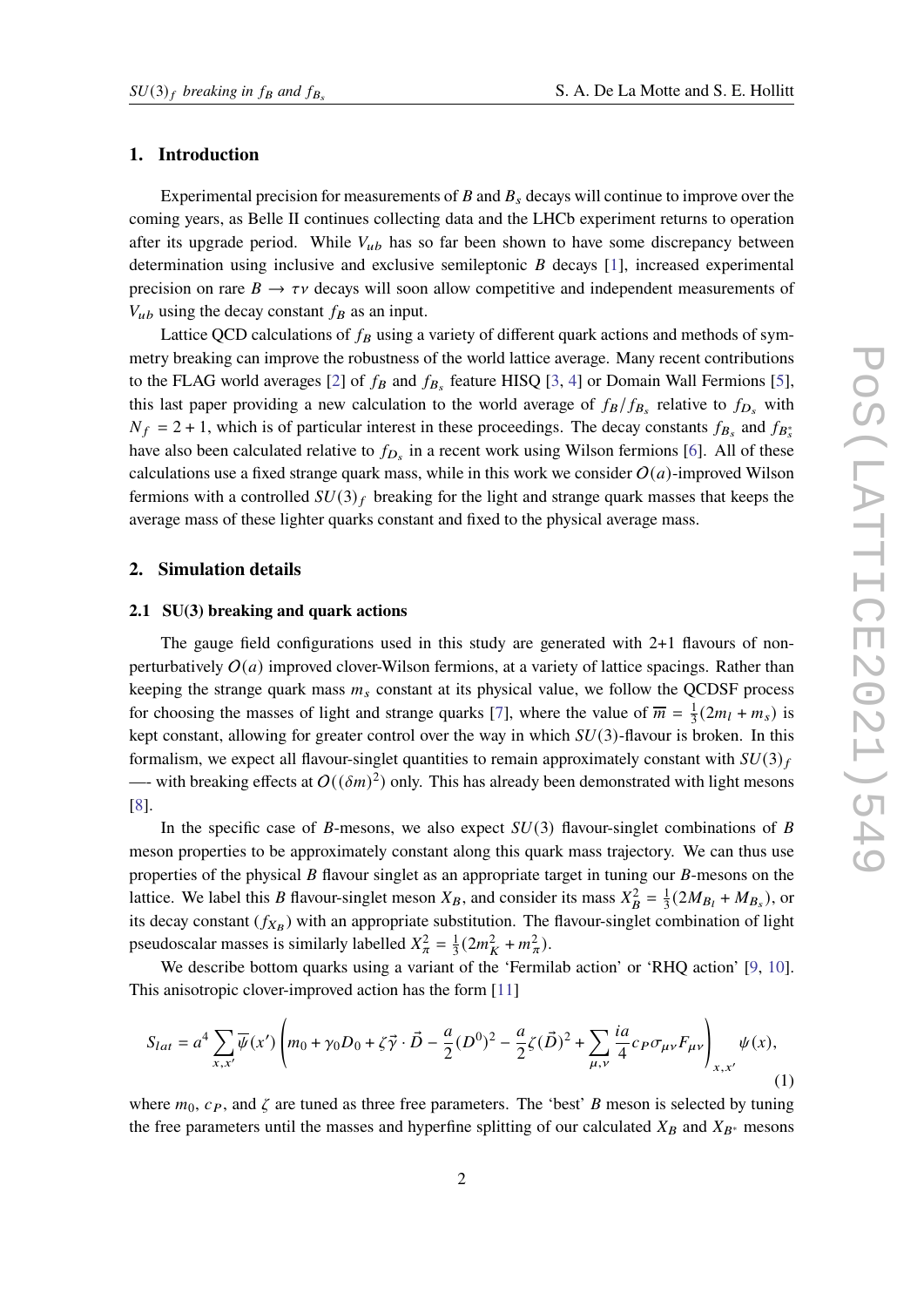<span id="page-2-0"></span>**Table 1:** Table of lattice ensembles used in this work. \* indicates ensembles with a different value of  $\overline{m}$ , further from the physical  $\overline{m}$ .  $\dagger$  indicates ensembles where multiple sources per configuration are used to produce additional samples. Marked ensembles use 2 randomised sources, except for the  $64^3 \times 96$  sample with 4 randomised sources used.  $\frac{4}{3}$  denotes the ensemble used for the weighted averaging study explored in Section [5.1](#page-8-0)

| $\beta$ |       | a (fm) Lattice volume # Samples | $(K_{\text{light}}, K_{\text{strange}})$ |                      | $m_\pi$ (MeV) | $m_K$ (MeV) |            |
|---------|-------|---------------------------------|------------------------------------------|----------------------|---------------|-------------|------------|
| 5.4     | 0.082 | $32^3 \times 64$                | 1015                                     | (0.11993, 0.11993)   | 408           | 408         | $\ddagger$ |
|         |       |                                 | 1004                                     | (0.119989, 0.119812) | 366           | 424         |            |
|         |       |                                 | 877                                      | (0.120048, 0.119695) | 320           | 440         |            |
|         |       |                                 | 1006                                     | (0.120084, 0.119623) | 290           | 450         |            |
| 5.5     | 0.074 | $32^3 \times 64$                | $677^{\dagger}$                          | (0.12095, 0.12095)   | 403           | 403         |            |
|         |       |                                 | 786                                      | (0.12104, 0.12077)   | 331           | 435         |            |
|         |       |                                 | 1021                                     | (0.121099, 0.120653) | 270           | 454         |            |
|         |       | $32^3 \times 64$                | 778                                      | (0.1209, 0.1209)     | 468           | 468         | $\ast$     |
|         |       |                                 | 758                                      | (0.12104, 0.12062)   | 357           | 505         | $\ast$     |
|         |       |                                 | $902^{\dagger}$                          | (0.121095, 0.120512) | 315           | 526         | $\ast$     |
|         |       |                                 | 1002                                     | (0.121145, 0.120413) | 258           | 537         | $\ast$     |
|         |       | $48^3 \times 96$                | $1251^{\dagger}$                         | (0.121166, 0.120371) | 226           | 539         | $\ast$     |
| 5.65    | 0.068 | $48^3 \times 96$                | 500                                      | (0.122005, 0.122005) | 412           | 412         |            |
|         |       |                                 | 500                                      | (0.122078, 0.121859) | 355           | 441         |            |
|         |       |                                 | $845^{\dagger}$                          | (0.12213, 0.121756)  | 302           | 457         |            |
|         |       |                                 | 576                                      | (0.122167, 0.121682) | 265           | 474         |            |
|         |       | $64^{3} \times 96$              | $320^{\dagger}$                          | (0.122227, 0.121563) | 155           | 480         |            |
| 5.8     | 0.059 | $48^{3} \times 96$              | 298                                      | (0.12281, 0.12281)   | 427           | 427         |            |
|         |       |                                 | 415                                      | (0.12288, 0.12267)   | 357           | 456         |            |
|         |       |                                 | 525                                      | (0.12294, 0.122551)  | 280           | 477         |            |

match the properties of the physical  $X_B$  and  $X_{B^*}$ . The tuning method follows that in [\[11\]](#page-13-10), where the B and  $B^*$  mesons are spin-averaged.

In practice, uncertainties on measured masses and splittings also result in uncertainty in the values of  $m_0$ ,  $c_p$ , and  $\zeta$  corresponding to the 'best' tuned B meson. We choose to generate multiple  $b$ -quarks per lattice ensemble in a 'tuning star' shape and interpolate to the 'best'  $B$ , rather than generating only one 'best' b-quark per ensemble. This also allows for re-interpretation of our results with newer fitting strategies, and allows us to investigate the effect of these fit strategies on the tuned  $b$  and on the final results for  $f_B$ . Where possible, we endeavour to use the same set of seven *b*-quarks in the tuning star for each ensemble with the same lattice spacing and volume along the line of constant  $\overline{m}$ .

#### **2.2 Lattice ensembles**

A variety of lattice spacings and lattice volumes are used in this work. Some details of the QCDSF gauge field ensembles are presented in Table [1.](#page-2-0)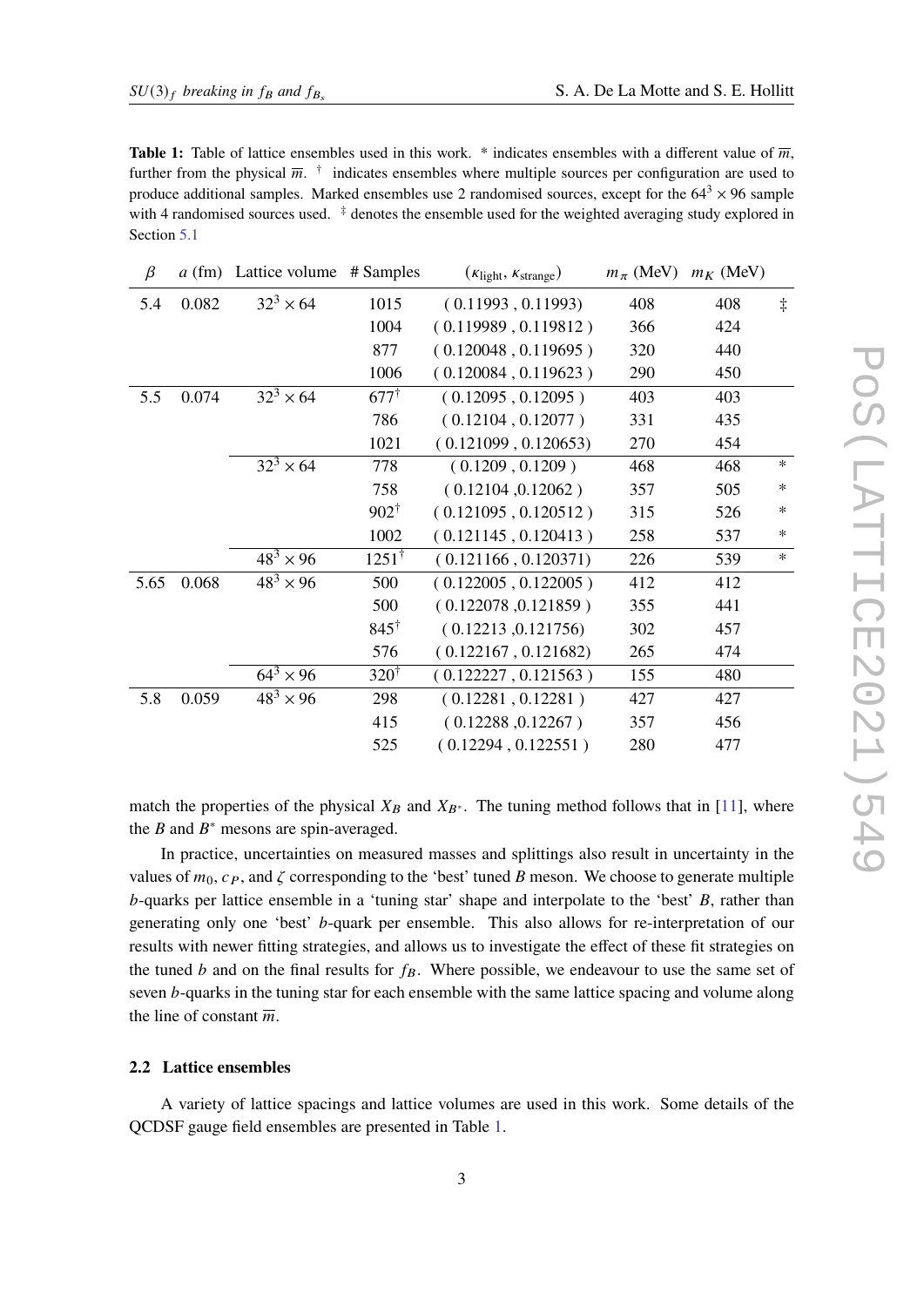| β      | $K_l$                | m <sub>0</sub>  | $C_{P}$         | ζ               |
|--------|----------------------|-----------------|-----------------|-----------------|
| 5.4    | 0.11993              | $3.56 \pm 0.14$ | $3.73 \pm 0.36$ | $1.59 \pm 0.12$ |
|        | 0.119989             | $3.62 \pm 0.13$ | $3.88 \pm 0.35$ | $1.60 \pm 0.12$ |
|        | 0.120048             | $3.58 \pm 0.15$ | $3.73 \pm 0.40$ | $1.57 \pm 0.14$ |
|        | 0.120084             | $3.76 \pm 0.16$ | $4.27 \pm 0.41$ | $1.53 \pm 0.14$ |
| 5.5    | 0.12095              | $2.92 \pm 0.13$ | $3.86 \pm 0.34$ | $1.23 \pm 0.12$ |
|        | 0.12104              | $2.82 \pm 0.13$ | $3.59 \pm 0.34$ | $1.38 \pm 0.10$ |
|        | 0.121099             | $2.83 \pm 0.12$ | $3.61 \pm 0.31$ | $1.26 \pm 0.11$ |
| $5.5*$ | 0.1209               | $2.80 \pm 0.13$ | $3.60 \pm 0.34$ | $1.30 \pm 0.11$ |
|        | 0.12104              | $2.65 \pm 0.11$ | $3.19 \pm 0.29$ | $1.37 \pm 0.11$ |
|        | 0.121095             | $2.86 \pm 0.11$ | $3.70 \pm 0.29$ | $1.21 \pm 0.09$ |
|        | 0.121145             | $2.92 \pm 0.14$ | $3.86 \pm 0.35$ | $1.11 \pm 0.14$ |
|        | 0.121166             | $2.75 \pm 0.10$ | $3.42 \pm 0.25$ | $1.34 \pm 0.08$ |
| 5.65   | 0.122005             | $2.67 \pm 0.14$ | $4.18 \pm 0.38$ | $1.07 \pm 0.10$ |
|        | 0.122078             | $2.48 \pm 0.15$ | $3.72 \pm 0.39$ | $1.12 \pm 0.11$ |
|        | 0.12213              | $2.52 \pm 0.09$ | $3.78 \pm 0.24$ | $1.16 \pm 0.08$ |
|        | $0.122167^{\dagger}$ | $2.49 \pm 0.13$ | $3.67 \pm 0.34$ | $1.25 \pm 0.10$ |
| 5.8    | 0.122227             | $3.18 \pm 0.20$ | $5.42 \pm 0.52$ | $0.96 \pm 0.13$ |
|        | 0.12281              | $3.03 \pm 0.09$ | $5.30 \pm 0.24$ | $1.21 \pm 0.07$ |
|        | 0.12288              | $3.28 \pm 0.09$ | $6.06 \pm 0.27$ | $1.14 \pm 0.06$ |
|        | 0.12294              | $3.00 \pm 0.08$ | $5.25 \pm 0.22$ | $1.30 \pm 0.06$ |

<span id="page-3-0"></span>**Table 2:** The calculated 'best' tuning parameters and error margins for each of the ensembles used. \* denotes ensembles with a different value of  $\overline{m}$ , further from the physical  $\overline{m}$ , represented in dark blue in all Figures. <sup>†</sup> denotes the near-physical  $64^3 \times 96$  ensemble which has extrapolated parameters.

The tuning parameters corresponding to the best interpolated  *quark are presented in Table* [2.](#page-3-0) These are calculated using our original fitting strategy, which uses the same fit window for the same correlator across each of the  $7$   $b$ -quarks in the ensemble. Choosing this window is assisted by comparing the correlated  $\chi^2$ /d.o.f for the fit on each *B* meson correlator. Limitations of this method are discussed further in Section [4.2,](#page-6-0) and the newer weighted fitting approach is discussed in detail in Section [5.](#page-8-1)

#### <span id="page-3-1"></span>**3. Decay constants**

The decay constant  $f_B$  is calculated from its lattice counterpart  $\Phi_B$  via the equation

$$
f_{B_q} = \frac{1}{a} Z_{\Phi} \left[ \Phi_{B_q}^0 + c_A \Phi_{B_q}^1 \right]
$$
 (2)

where  $\Phi_{B_{\alpha}}^{0}$  is calculated from two-point correlators for axial and pseudoscalar operators:

$$
\Phi_{B_q}^0 = -\frac{\sqrt{2M_B}C_{AP}}{C_{PP}}, \qquad C_{AP} = \frac{\langle \Omega | A_4 | B \rangle \langle B | P | \Omega \rangle}{2M_B}, \qquad C_{PP} = \frac{\langle \Omega | P | B \rangle \langle B | P | \Omega \rangle}{2M_B}, \qquad (3)
$$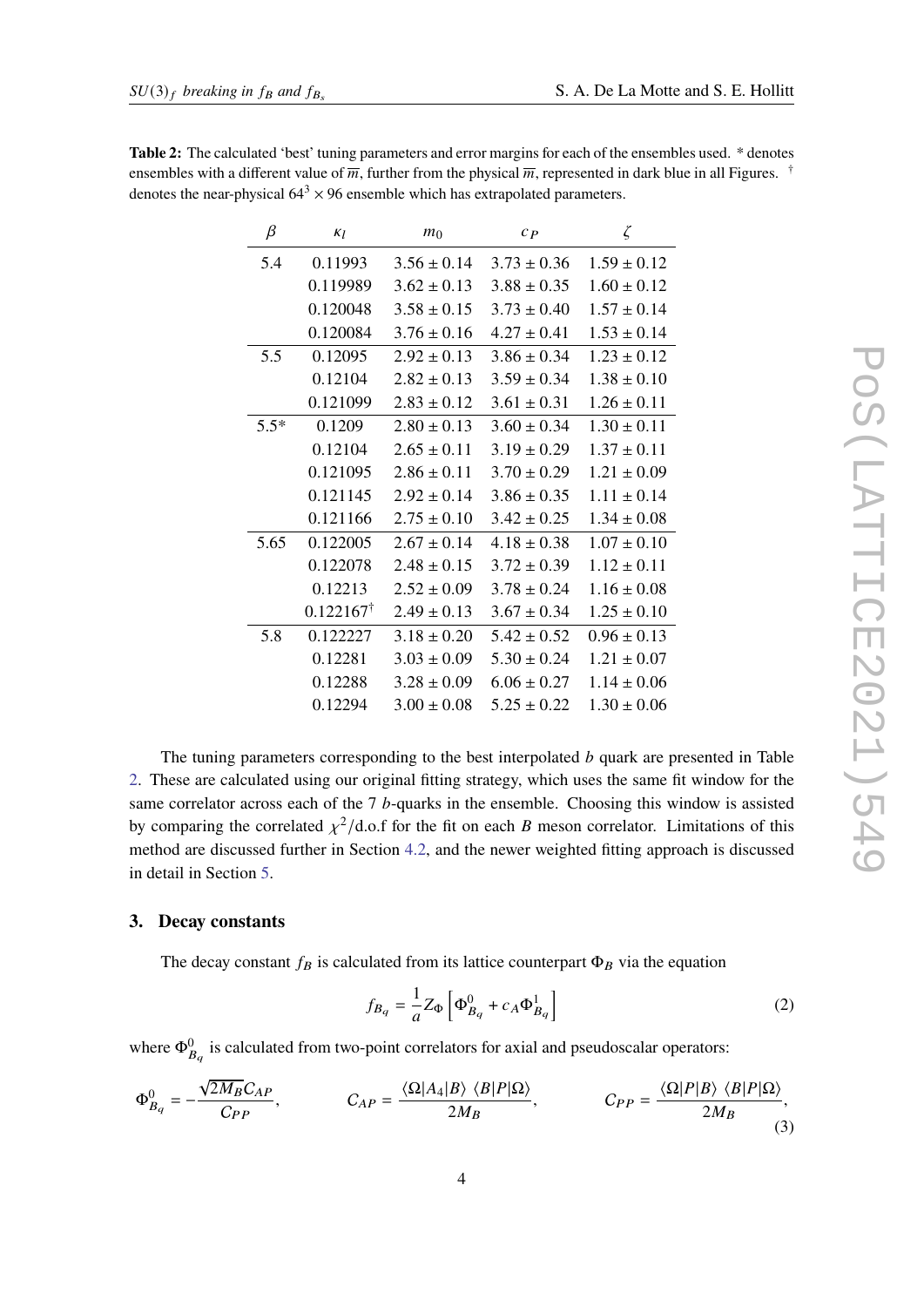and  $Z_{\Phi}$  is calculated:

$$
Z_{\Phi} = \rho_A^{bq} \sqrt{Z_V^{bb} Z_V^{qq}},\tag{4}
$$

where q represents the l or s quark in the calculation of  $f_B$  or  $f_{B_s}$  respectively. The perturbative constant  $\rho^{bq}$  $_{A}^{bq}$  is set to 1 in this work, and similarly the higher-order correction coefficient  $c_A$  in  $f_B$ is set to 0. For determining  $Z_v^{bb/qq}$  $_{V}^{bb/qq}$ , we compute meson three point functions of the vector current and enforce charge conservation. In practice,  $Z_V^{bb}$  is calculated using a  $B_s$  meson.

We calculate the decay constant for each  $b$  quark in the tuning star on each ensemble, for each of 200 bootstraps. The tuning is used to linearly interpolate to the value of  $f_B$  or  $f_{B_s}$  corresponding to the best  $b$  quark. These best values are shown in Figure [1,](#page-4-0) where the error bars shown are mostly from the propagation of the uncertainties in the tuning, as most of the uncertainty from the calculation of  $f_{B_q}$  cancels when we consider the ratio  $f_{B_q}/f_{X_B}$ . Two different lines of fit are shown, one linear in  $(M_\pi^2/X_\pi^2 - 1)$  and one quadratic. Both lines of best fit must pass through (1, 1), and are calculated assuming that the  $SU(3)_f$  breaking does not depend on the lattice spacing. The values used for comparison are calculated from FLAG world average result for  $f_{B_s}/f_B$  on  $N_f = 2 + 1$ samples [\[2\]](#page-13-1).

<span id="page-4-0"></span>

**Figure 1:** Fan plot of  $f_B/f_{B_X}$  and  $f_{B_X}/f_{B_X}$ , against the SU(3) breaking in the light quarks  $M_\pi^2/(1/3M_\pi^2 +$  $^{2}/_{3}M_{K}^{2}$ ).

## **4. Systematics and extrapolating to the physical point**

# **4.1** The ratio  $f_{B_s}/f_B$

In most studies,  $SU(3)$  symmetry breaking in the decay constants is reported in terms of the ratio  $f_{B_s}/f_B$ . By extrapolating our calculated  $f_{B_s}/f_B$  result to the physical point, we will be able to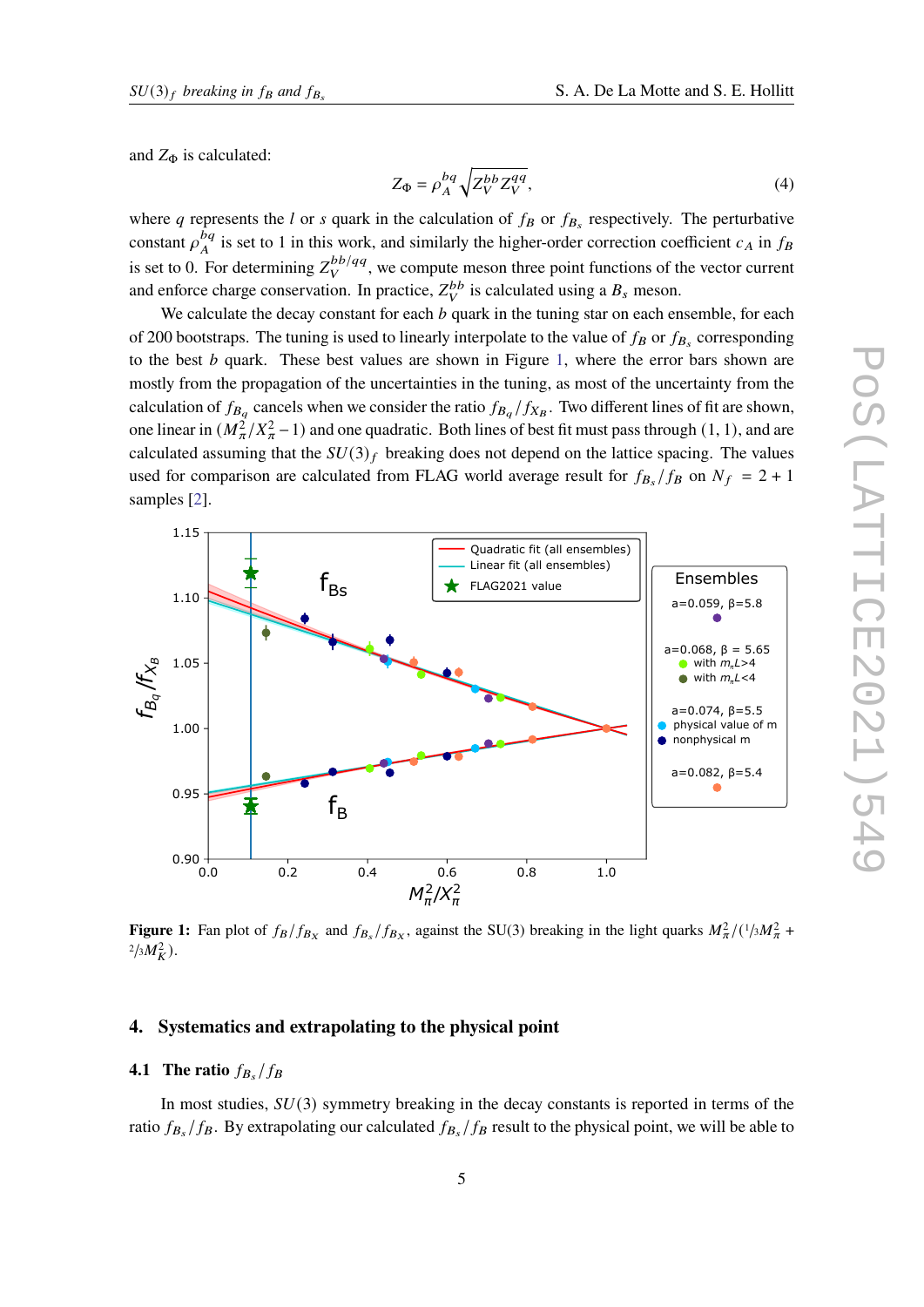<span id="page-5-0"></span>

**Figure 2:**  $f_{B_s}/f_B$  for a variety of lattice ensembles. The linear and quadratic fits shown are for all ensembles, and are constrained to pass through the fixed point (1,1).

compare our results to the FLAG averages. The ratio  $f_{B_s}/f_B$  for all ensembles is shown in Figure [2.](#page-5-0)

We observe that our ratio  $f_{B_s}/f_B$  is smaller than the  $N_f = 2 + 1$  world average. These calculations, however, are made using an assumption that the normalisation constants  $Z_V^{ss}$  and  $Z_V^{ll}$ are approximately equal, which is only true near the  $SU(3)_f$  symmetric point. From extrapolations, this separation should be 1-2 % at the physical point, which would account for some of the difference with respect to the world average. Calculation of  $Z_V^{ss}$  and  $Z_V^{ll}$  on the near-physical lattices is in progress.

In order to consider extrapolations to the physical and to the continuum limit, we make multiple fits to the decay constant ratio in order to assess the impact of lattice ensemble effects. We consider a fit of the form  $f_{B_s}/f_B = H(M_\pi^2/X_\pi^2 - 1)^2 + (G_0 + G_1 a^2)(M_\pi^2/X_\pi^2 - 1) + 1$ , which has quadratic and linear terms in the flavour-breaking ratio  $M_{\pi}^2/X_{\pi}^2$ . The equation is constrained to pass through the symmetric point at  $(1, 1)$ , and we also consider the possibility of an  $a<sup>2</sup>$  dependence in the linear part of the expansion (coefficient  $G_1$ ). Multiple fits are performed for different subsets of ensembles, including different combinations of the coefficients  $H$ ,  $G_0$ , and  $G_1$ . The extrapolated results for different fit types are displayed in Figure [3,](#page-6-1) with key values also presented in Table [3.](#page-6-2) For fit functions containing the  $G_1a^2$  coefficient, the extrapolation to  $M_\pi^2/X_\pi^2 = 1$  also includes the continuum extrapolation to  $a^2 = 0$ .

Many of the predictions for the quadratic coefficient  $H$  are consistent with zero. When the extrapolation to the physical point is performed, we see that the fits including  $a^2$  produce a lower expected value than the other fits. From the linear and quadratic fits at individual  $a^2$ , we see somewhat of a downward trend in the extrapolated  $f_{B_s}/f_B$  results as a goes to zero. This downward trend could explain why the fits containing  $a^2$  terms have a lower extrapolated value of  $f_{B_s}/f_B$ ,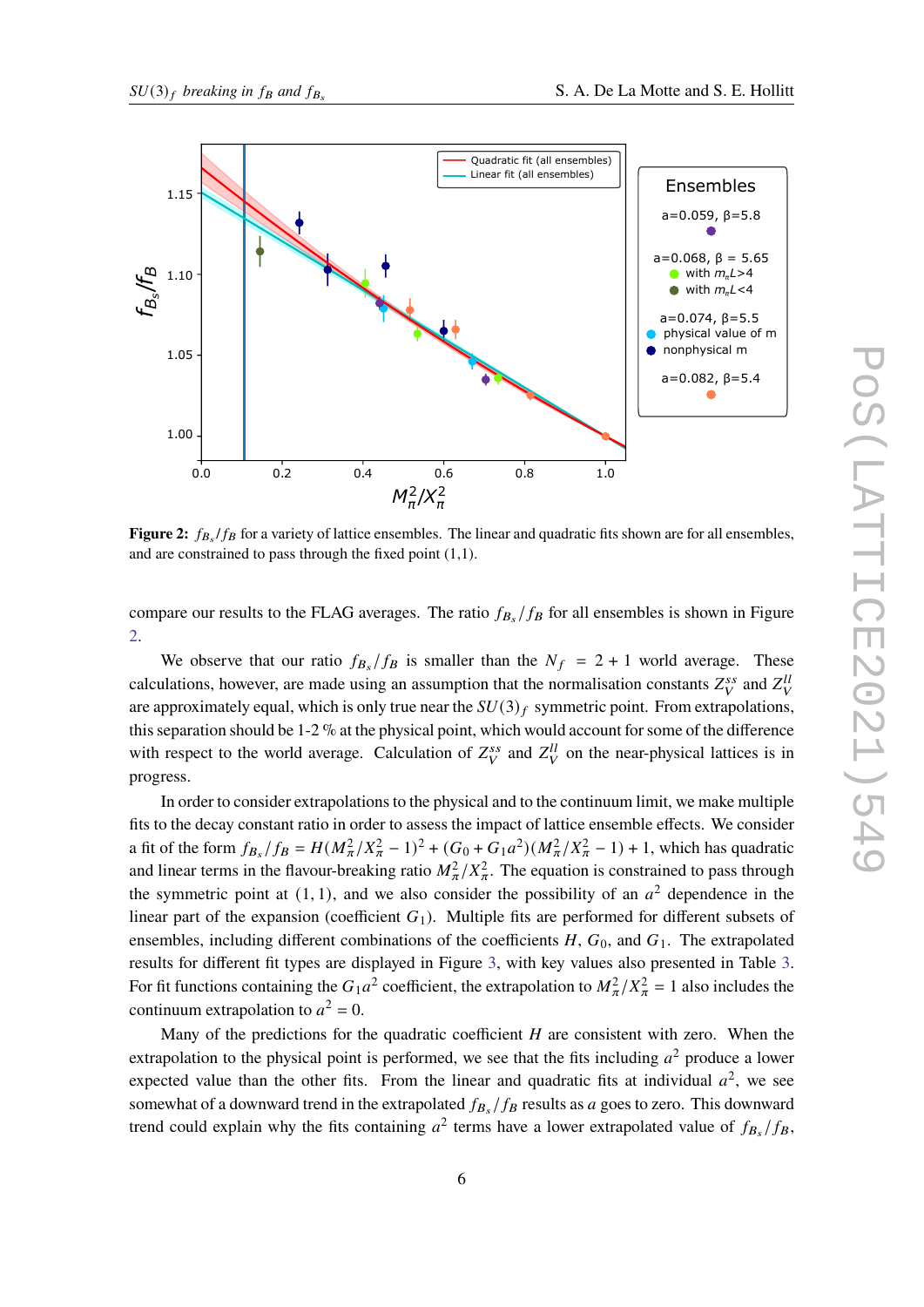<span id="page-6-1"></span>

**Figure 3:** Extrapolated values corresponding to the physical point, for various fits to  $f_{B_s}/f_B$ .

<span id="page-6-2"></span>**Table 3:** Extrapolated values of the  $f_{B_s}/f_B$  ratio for different fit types. The fits for  $m_{\pi}L > 4$  include all ensembles except the near-physical pion mass  $\beta$  = 5.65 ensemble.

| Data           | Fit type             | Value at physical | stat. error | $\chi^2$ /dof fit |
|----------------|----------------------|-------------------|-------------|-------------------|
| All ensembles  | Linear               | 1.134             | 0.003       | 1.8               |
|                | Quadratic            | 1.145             | 0.006       | 1.8               |
|                | Quadratic with $a^2$ | 1.105             | 0.015       | 1.3               |
| $m_{\pi}L > 4$ | Linear               | 1.136             | 0.003       | 1.8               |
|                | Quadratic            | 1.159             | 0.008       | 1.3               |
|                | Quadratic with $a^2$ | 1.120             | 0.015       | 0.9               |
| FLAG value     |                      | 1.201             | 0.016       |                   |

but the evidence of a downward trend is not particularly strong in these ensembles and a constant relationship between  $f_{B_s}/f_B$  and  $a^2$  is also supported by the results.

#### <span id="page-6-0"></span>**4.2 Results and systematic uncertainties**

At this stage of the study, we choose the central value of our predictions from the  $m_{\pi}L > 4$ ensembles, assuming no dependence on  $a^2$ . In future work with additional ensembles closer to the physical point at multiple lattice spacings, there may be more support for a dependence on  $a^2$  and this assumption may be removed.

A summary of the estimated uncertainties for  $f_{B_s}/f_B$  is shown in Table [4.](#page-7-0) A graphical summary of the extrapolated  $f_{B_s}/f_B$  value for different scenarios is shown in Figure [4.](#page-7-1)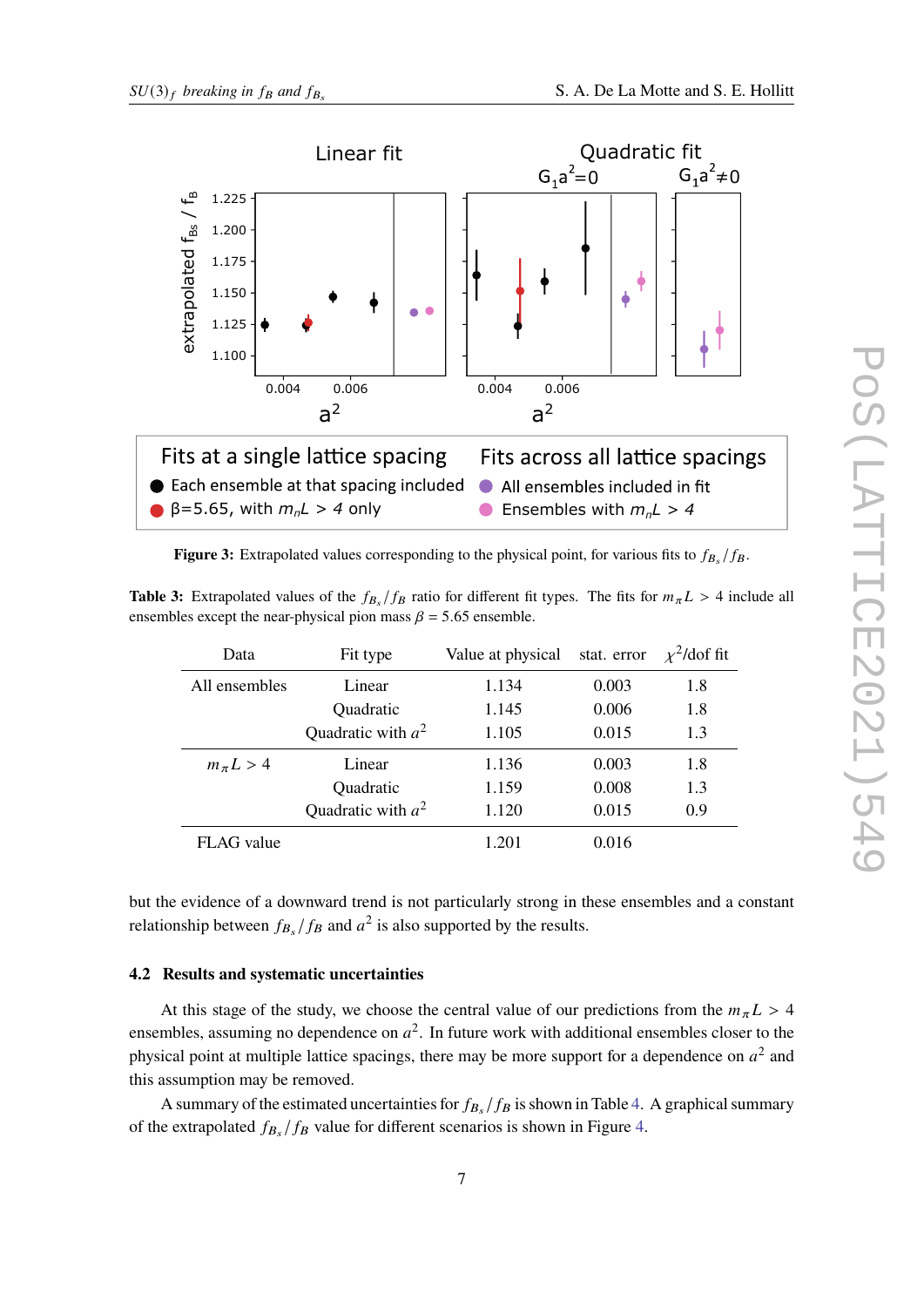<span id="page-7-0"></span>**Table 4:** Summary of known sources of systematic error in calculation of  $f_{B_s}/f_B$  using the continuum extrapolation and quadratic extrapolation to the physical point. For a conservative estimate, errors are assumed to be uncorrelated with one another such that the total systematic is calculated in quadrature.

<span id="page-7-1"></span>

| Source                                  |                                                      |          |                    |                                                |                           | $\ddot{}$        |                    | Note                      |                           |                                            |          |                    |                   |                           |  |
|-----------------------------------------|------------------------------------------------------|----------|--------------------|------------------------------------------------|---------------------------|------------------|--------------------|---------------------------|---------------------------|--------------------------------------------|----------|--------------------|-------------------|---------------------------|--|
| $Z_V^{bb}$ value                        |                                                      |          |                    | $\overline{0}$                                 |                           | $\boldsymbol{0}$ |                    | Cancelled in ratio        |                           |                                            |          |                    |                   |                           |  |
| $Z_V^{ss}/Z_V^{ll}$                     |                                                      |          |                    | $\boldsymbol{0}$                               |                           | 0.023            |                    | $2\%$ systematic expected |                           |                                            |          |                    |                   |                           |  |
|                                         | Changes to $b$ tuning                                |          |                    |                                                |                           | 0.007            |                    | 0.007                     |                           | Difference between 'no <i>b</i> interpola- |          |                    |                   |                           |  |
|                                         |                                                      |          |                    |                                                |                           |                  |                    |                           |                           | tion' and 'nominal'                        |          |                    |                   |                           |  |
|                                         | Fitting to ensembles with light pion                 |          |                    |                                                |                           | 0.015            |                    | 0.015                     |                           | Difference between all ensembles and       |          |                    |                   |                           |  |
| masses                                  |                                                      |          |                    |                                                |                           |                  |                    |                           |                           | $m_{\pi}L > 4$ for 'nominal' fits          |          |                    |                   |                           |  |
|                                         | Correlator fits used in the decay con-               |          |                    |                                                |                           | 0.07             |                    | 0.07                      |                           | Difference between $f_B$ fit window'       |          |                    |                   |                           |  |
| stant                                   |                                                      |          |                    |                                                |                           |                  |                    |                           |                           | and 'nominal'                              |          |                    |                   |                           |  |
|                                         | <b>TOTAL SYSTEMATIC</b>                              |          |                    |                                                |                           | $-0.071$         |                    | $+0.076$                  |                           |                                            |          |                    |                   |                           |  |
| Linear fit                              |                                                      |          |                    | Quadratic fit<br>$G_1a^2 \neq 0$<br>$G_1a^2=0$ |                           |                  |                    |                           |                           |                                            |          |                    |                   |                           |  |
|                                         | 1.22                                                 |          |                    |                                                |                           |                  |                    |                           |                           |                                            |          |                    |                   |                           |  |
| extrapolated $f_{\rm BS}$ / $f_{\rm B}$ | 1.20<br>1.18<br>1.16<br>1.14<br>1.12<br>1.10<br>1.08 |          |                    |                                                |                           |                  |                    |                           |                           |                                            |          |                    |                   |                           |  |
|                                         | 1.06                                                 | nominalt | no b interpolation | tuning fit window                              | f <sub>B</sub> fit window | nominalt         | no b interpolation | tuning fit window         | f <sub>B</sub> fit window |                                            | nominalt | no b interpolation | tuning fit window | f <sub>B</sub> fit window |  |

**Figure 4:** Extrapolated values corresponding to the physical point, for various fits to  $f_{B_s}/f_B$ . All ensembles used in fit (blue), only ensembles with  $m_{\pi}L > 4$  used in fit (orange)

The systematic uncertainty of the  $b$  quark tuning method is estimated using a small study, where the fit windows used to calculate the hyperfine splitting of B and  $B^*$  are changed. This change is then propagated through to the final decay constants. We find that while the individual decay constants  $f_B$  and  $f_{B_s}$  are affected by these changes, the ratio  $f_{B_s}/f_B$  is minimally affected.

In contrast, the fit window used for  $C_{AP}$  has a strong effect on the results for the ratio, especially for ensembles closer to the physical point. This can also result in a failure of our assumption that the flavour singlet decay constant  $f_{X_B}$  remains approximately constant as we approach the physical point. Further investigation reveals that this discrepancy is caused by a breakdown of the earlier assumption that a similar fit window can be used for all  $7 b$  quarks in the tuning star and for both the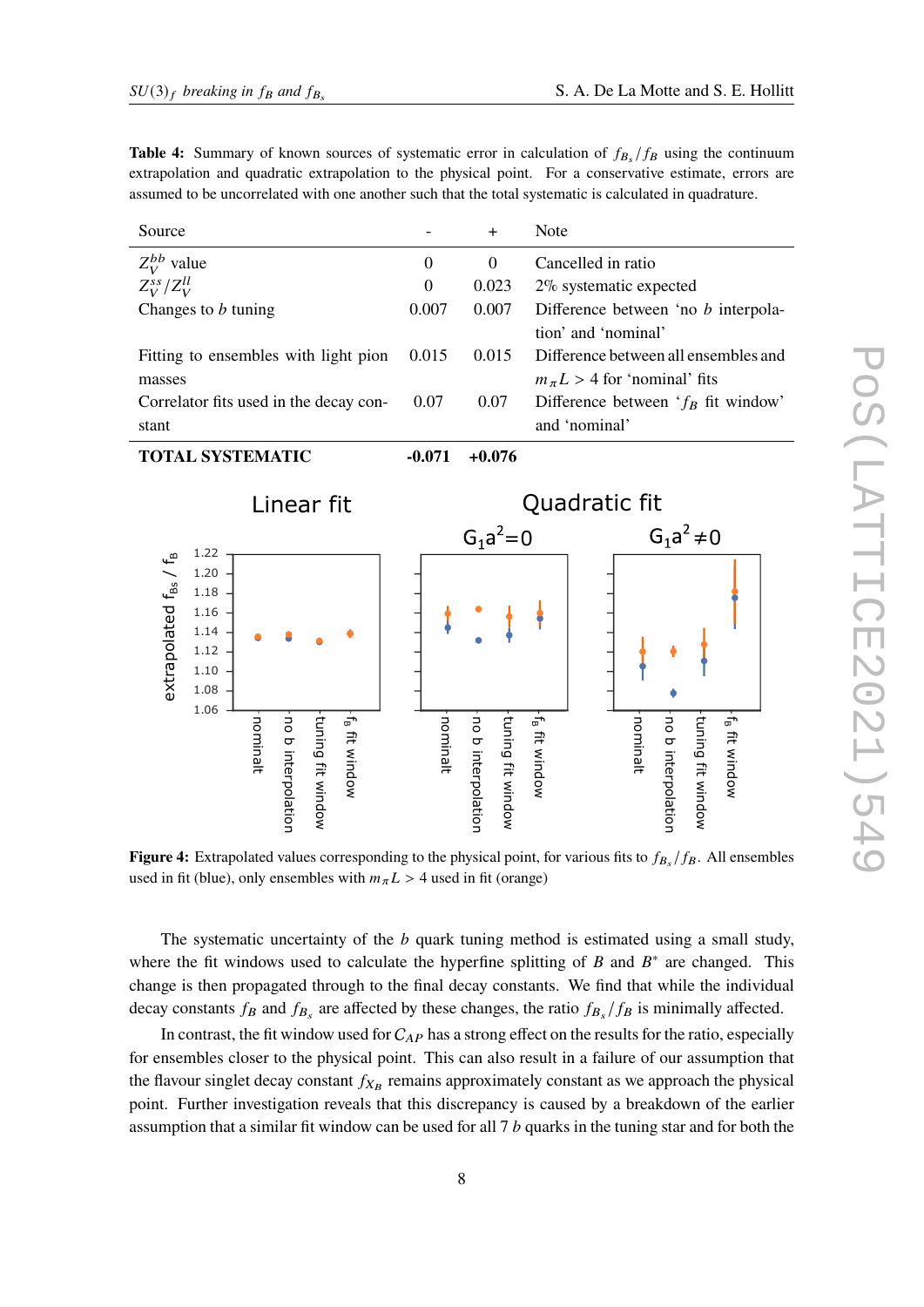$B$  and  $B_s$  cases. A systematic method is needed for choosing appropriate fit windows, that balances the need for consistency across all of the  $B<sub>q</sub>$  mesons while also ensuring a high quality fit result for each individual correlator. In Section [5,](#page-8-1) we begin to test a weighted fit method proposed in [\[12,](#page-14-0) [13\]](#page-14-1) for this purpose.

We also notice that the near-physical point that is excluded from the  $m_{\pi}L < 4$  fit has a strong effect on the final extrapolated value of  $f_{B_s}/f_B$ . This is somewhat unsurprising, as ensembles closest to the physical point are also furthest from the centre of the  $SU(3)_f$  expansion, and thus will have the greatest impact on the expected quadratic component of the fit. We can see that the extrapolated values with and without the near-physical point are much more similar for the case with the changed fits for  $C_{AP}$  in the decay constant calculation.

Another interesting result is that relative to the simple quadratic fit, the physical prediction using the  $a^2$  fit is larger in the case with where the fit windows for  $f_B$  and  $f_{B_s}$  have been adjusted, but smaller in all other cases. This change may be in part due to the larger values of  $f_{B_s}/f_B$  closer to the physical point, which are not equally distributed among all sets of ensembles.

Overall, applying these systematic uncertainties to our result from the  $m_{\pi}L > 4$  ensembles with the quadratic fit gives

$$
\frac{f_{B_s}}{f_B} = 1.159 \pm 0.015 \text{ (statistical)} \, ^{+0.076}_{-0.071} \text{ (systematic)} \tag{5}
$$

at the time of this Proceedings.

#### <span id="page-8-1"></span>**5. Weighted averaging**

The calculation of  $f_B$  and  $f_{B_s}$  requires a substantial number of distinct correlator fits, due to the tuning required for the  $b$ -quark action employed in this work. As was discussed in Section [4.2,](#page-6-0) this can lead to difficulties in controlling systematic errors from the choice of correlator fit windows. It is not practical to individually select the optimal choice of  $t_{min}$  and  $t_{max}$  for each of the  $O(100)$  fits required for each ensemble. Moreover, fits chosen by eye can prove difficult when quantifying systematic error. To simplify the procedure of choosing optimal windows for many different correlators, we can calculate lattice observables as a weighted averaging over a range of  $t_{min}$  and  $t_{max}$ . We implement a weighting such that better-performing fits have the largest impact on the final average result. In this way, calculations from poorer fit windows are algorithmically suppressed without the need for additional input.

#### <span id="page-8-0"></span>**5.1 Implementing the weighted average technique**

Our B and  $B_s$  correlators are fit over multiple choices of  $t_{min}$  and  $t_{max}$ . For each fit, a weight is determined using the correlated  $\chi^2$ . Lattice quantities, such as extracted energies used in the  $f_B$ and  $f_{B_s}$  calculation, can then be calculated as an average,  $\bar{x}$ , over the result from each of the varied windows  $x_i$ . Each weight,  $w_i$ , is calculated and then normalised across all fits as  $\frac{w_i}{N}$  $\sum_{i}^{N_f}$  its  $w_j$ . The normalised weighting is combined with each window result to obtain the final result as:

<span id="page-8-2"></span>
$$
\bar{x} = \sum_{i}^{N_{fits}} \frac{w_i x_i}{\sum_{j}^{N_{fits}} w_j}.
$$
\n
$$
(6)
$$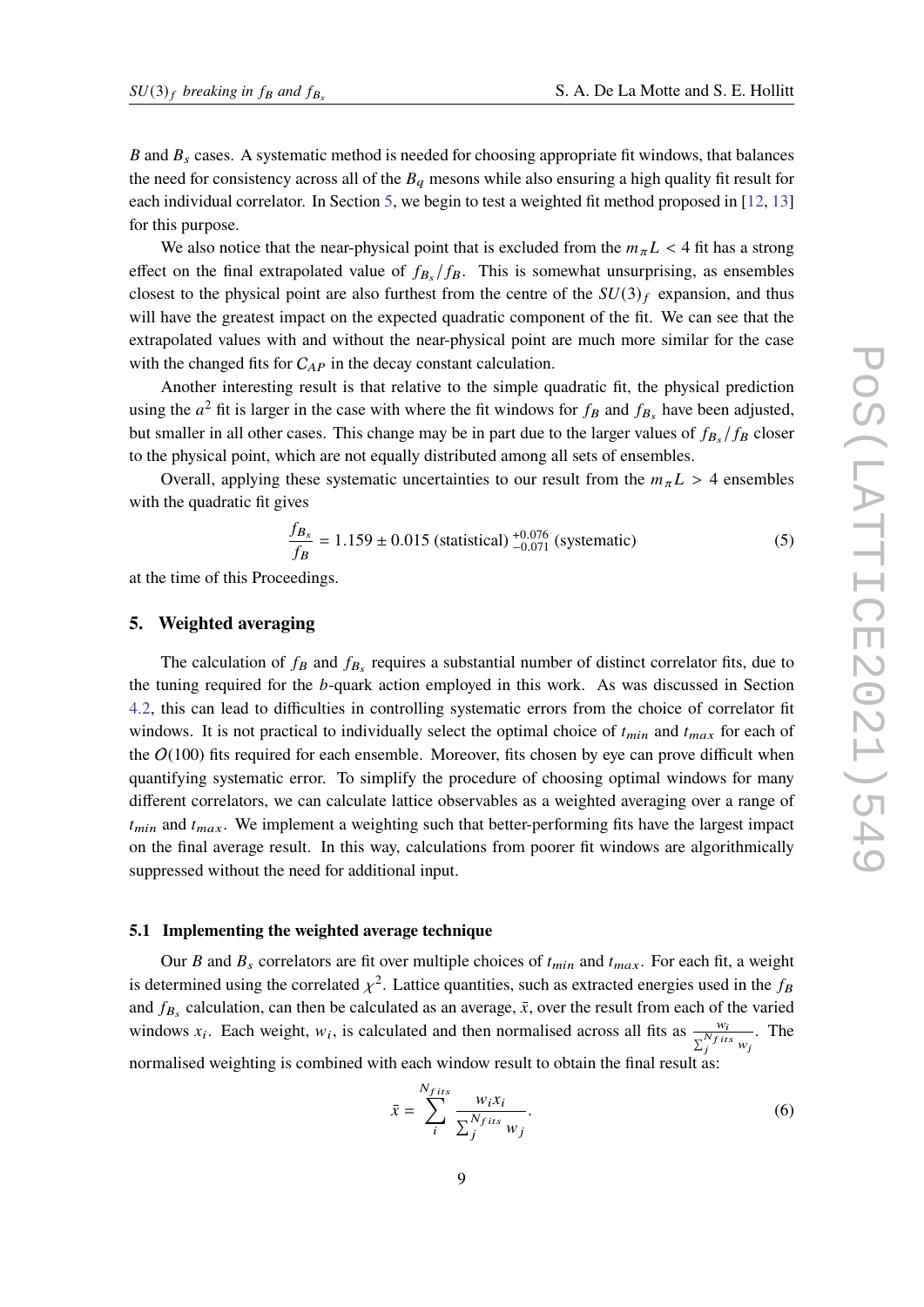| <b>Table 5:</b> Number of unique correlator fits required at each stage of the $f_B$ and $f_B$ , calculation, for a given |  |  |
|---------------------------------------------------------------------------------------------------------------------------|--|--|
| ensemble.                                                                                                                 |  |  |

| Correlator calculated                                                                                | Number of fits per ensemble                                                                                    | Purpose                                              |
|------------------------------------------------------------------------------------------------------|----------------------------------------------------------------------------------------------------------------|------------------------------------------------------|
| $C_{AP}$                                                                                             | 14 (For $q = l$ , s and for each of 7 b-quarks in tuning star)                                                 | Calculate decay constant                             |
| $Z_V^{qq}$                                                                                           | 2 (For $q = l, s$ )                                                                                            | Light quark renormalisation factor of decay constant |
| $Z_{V}^{bb}$                                                                                         | 7 (For each of 7 <i>b</i> -quarks in tuning star)                                                              | Heavy quark renormalisation factor of decay constant |
| $\langle B_q^* V \Omega\rangle$ and $\langle B_q P \Omega\rangle$<br>$\langle B_q^* V \Omega\rangle$ | 28 (For $B_l$ , $B_s^*$ , $B_s$ , $B_s^*$ and each of 7 <i>b</i> -quarks in tuning star)                       | Tuning to spin-averaged mass                         |
| $\langle B_q   P   \Omega \rangle$                                                                   | 14 (For $q = l$ , s and for each of 7 b-quarks in tuning star)                                                 | Tuning to mass splitting                             |
| $\langle B_q   P   \Omega \rangle$                                                                   | 42 (For $q = l$ , s, with each of 1, 2 or 3 units of momentum<br>and for each of $7 b$ -quarks in tuning star) | Tuning to kinematic mass coefficient                 |
| TOTAL (per ensemble)                                                                                 | 107                                                                                                            |                                                      |

There are two choices of weights in the literature: a *p*-value based weight [\[12\]](#page-14-0) and a Bayesian weight  $[13]$ . This study proceeds with the Bayesian weights, as it was observed that the *p*-value based weighting preferred short, unphysical  $B$  and  $B<sub>s</sub>$  correlator fit windows, though this remains under investigation. The Bayesian weighting is calculated as

$$
w_i = \exp(-\frac{1}{2}\chi_i^2 + N_{DOF})
$$
\n(7)

where  $N_{DOF}$  is the number of degrees of freedom. It can be seen from the form of the Bayesian weighting, that observables calculated from fits with smaller  $\chi_i^2$  and larger degrees of freedom should dominate the final weighted average result.

# **5.2** Simulating  $B^{(*)}$  in  $SU(3)_f$  **-symmetric ensembles**

In this work, Bayesian weighted averaging is explored as a proof of concept in extracting values from B and B<sup>\*</sup> correlators. This study is performed on a single  $SU(3)_f$  symmetric gauge ensemble, which was also used in decay constant calculation in Section [3.](#page-3-1) Further properties of the implemented gauge ensemble are outlined in Table [1.](#page-2-0) Treatment of the  $b$ -quark on this ensemble is identical to what is described in previous sections, thus allowing for comparison in calculations between the previous choice of best fit and what is obtained via weighted averaging. Furthermore, the analysis is restricted to a single  $b$ -quark at the centre of the tuning star, prior to interpolation. The observable to be calculated is the mass splitting  $\Delta m = B^* - B$ , obtained via a fit of the form  $R(t) = \frac{B^*(t)}{B(t)}$  $\frac{B^*(t)}{B(t)}$  to the ratio of correlators. The fit is performed on the average of the forward and backward propagating modes in the region  $t \in [0, \frac{n_t}{2}]$ , being approximated by the single exponential:

$$
R(t) = A \exp(-\Delta mt). \tag{8}
$$

# **5.3** Weighted averaging method as applied to measurement of  $\Delta m$  of  $B^*$ - $B$

The mass splitting  $\Delta m_i$  is extracted via fits to  $B^*/B$  for each window, *i*. The final  $\Delta m$  is obtained via the weighted average procedure described in Equation [6.](#page-8-2) For this study, the weighted average is calculated from correlator fits over all possible values of  $t_{min}$  and  $t_{max}$ . The fitting windows can be parameterised so that  $t \in [t_{min}, t_{max}]$  and  $0 < t_{min} < \frac{n_t}{2} - 1$  and  $1 < t_{max} < \frac{n_t}{2} - 1$ . With  $n_t = 64$ in the implemented gauge ensemble and the conditions on  $t$  described, there are 496 possible fit windows that will contribute to the final weighted average  $\Delta m$ . As proof of principle, there is no additional window selection criteria even for windows well into the noisy region of the correlator.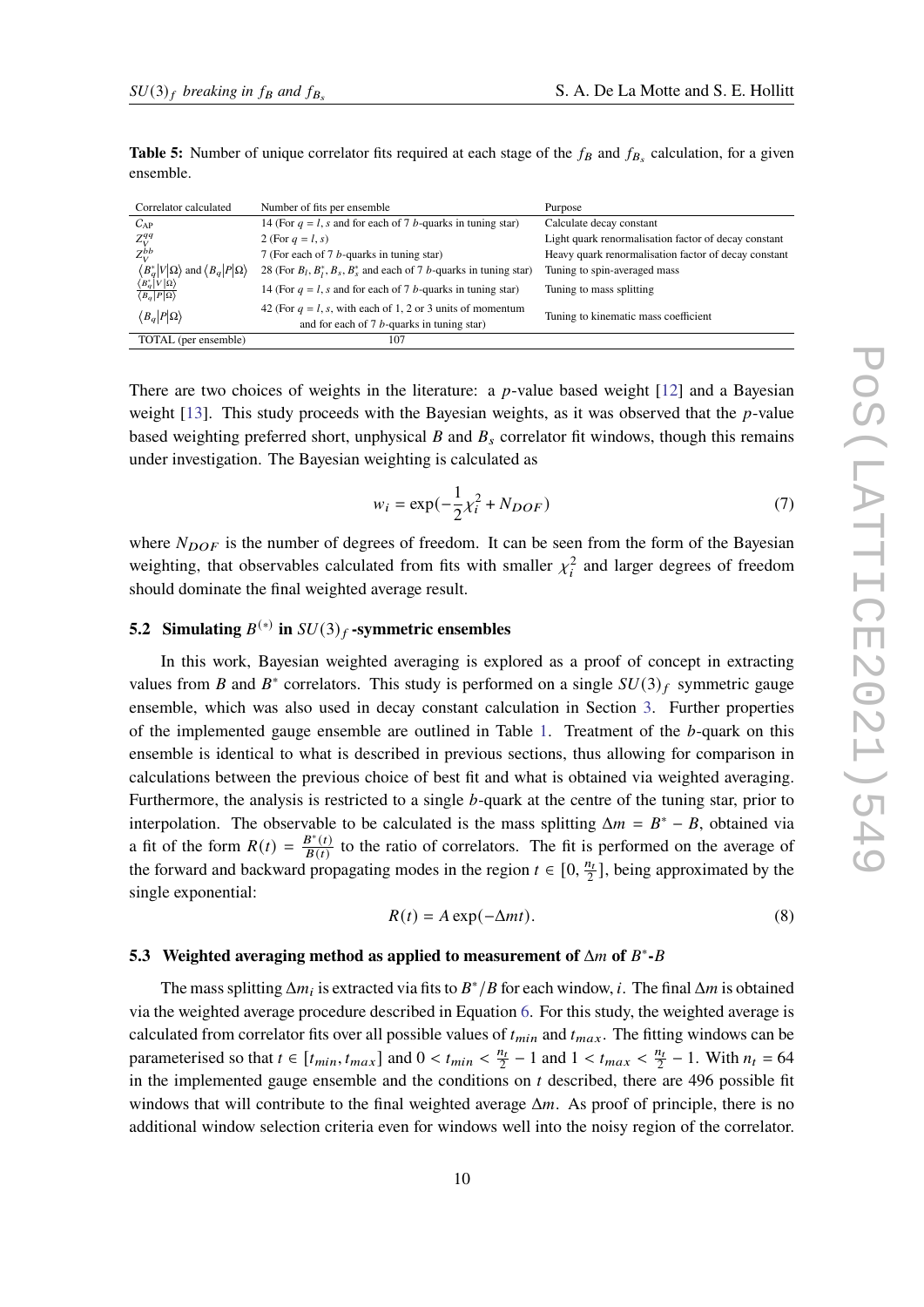It is assumed for now that additional window selection criteria for 'good' windows is currently not necessary, as the weighting will be small enough that the effect of these wayward measurements will be minimal. Quantifying this is a topic of further study.

## <span id="page-10-0"></span>**5.4 Results**



**Figure 5:** Heatmap of Bayesian weights against  $t_{min}$  and  $t_{max}$ .

The weights evaluated for the 496 choices of  $t_{min}$  and  $t_{max}$  are plotted in Figure [5.](#page-10-0) The larger weights generally arise from longer fit windows, even when they extend well into the noisy region. With the largest weights, the  $\Delta m_i$  calculated on longer plateau lengths dominate the weighted average result. This demonstrates a susceptibility of the Bayesian implementation of weighted averaging: that as windows increase T into the noisy region, the  $\chi_i$  does not increase at the same rate, meaning that  $w_i$  remains large with a preference for these more difficult regions. To avoid this, future implementations could limit which  $t_{max}$  fits were allowed into the weighted average. The fit window with the highest weight is  $t \in [4, 31]$ , one such long fit.

The weighted average over all 496 windows of the  $B^* - B$  mass splitting was found to be  $a\Delta m = 0.140 \pm 0.070$  (sys)  $\pm 0.020$  (stat). This value is consistent with the traditional single-window output parameters in Figure [7a](#page-12-0) (analyst choice of window) and Figure [7b](#page-12-0) (example of poorer choice).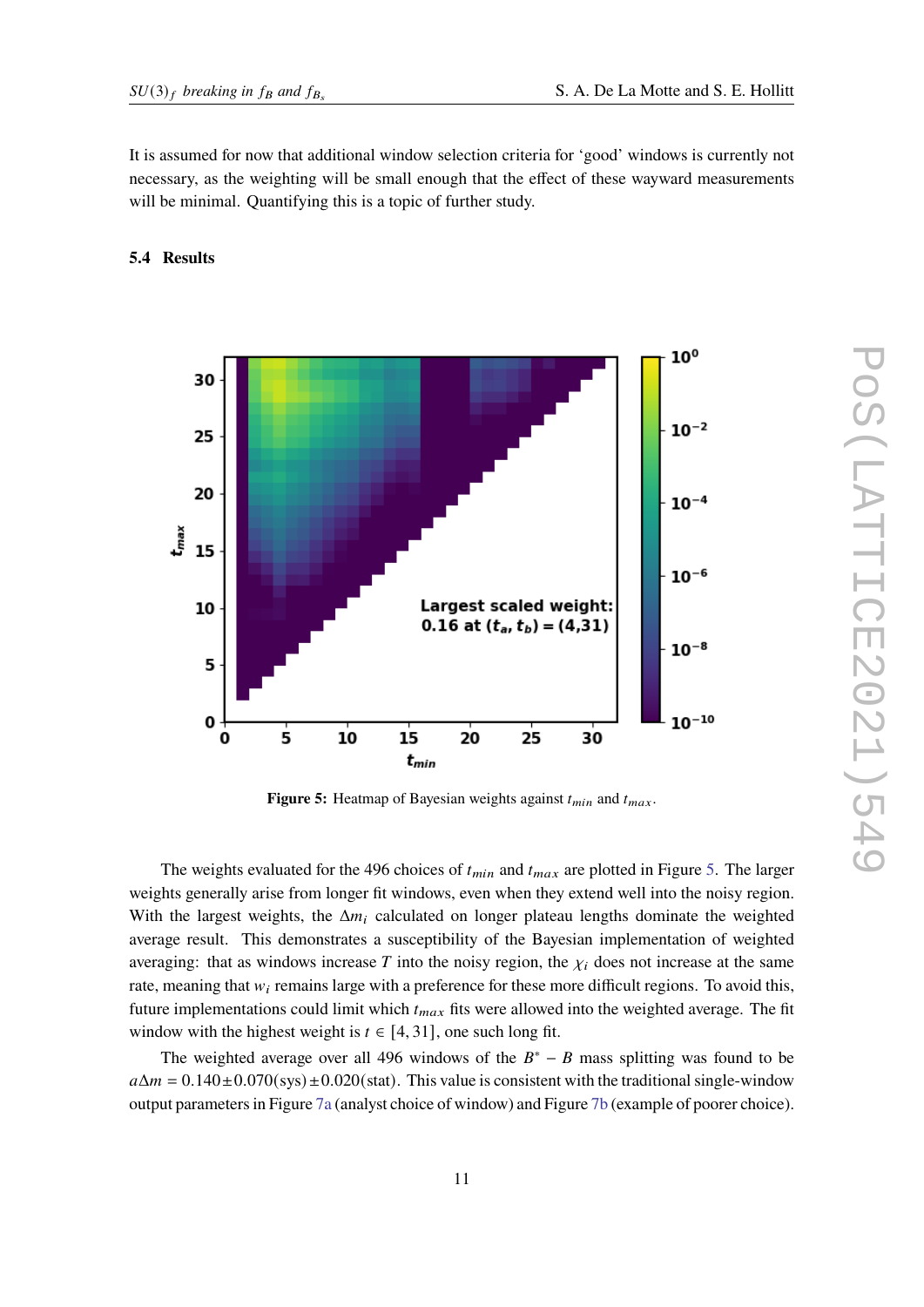

**Figure 6:** Heatmap of  $\Delta m_i$  against  $t_{min}$  and  $t_{max}$ , for  $\Delta m_i$  within  $\pm(\sigma_{sys} + \sigma_{err})$ 

## **6. Conclusion**

We present a result  $f_{B_s}/f_B = 1.159 \pm 0.015$  (statistical)  $^{+0.076}_{-0.071}$  (systematic) using QCDSF/UKQCD ensembles with controlled  $SU(3)_f$  breaking. Further work is in progress to reduce the systematic uncertainty in this measurement. In particular, we explore a weighted fitting strategy as a method to reduce the uncertainty from fit window choice in calculated  $f_{B_s}/f_B$  values for ensembles close to the physical point, as the optimal window limits vary with the parameters of the RHQ action.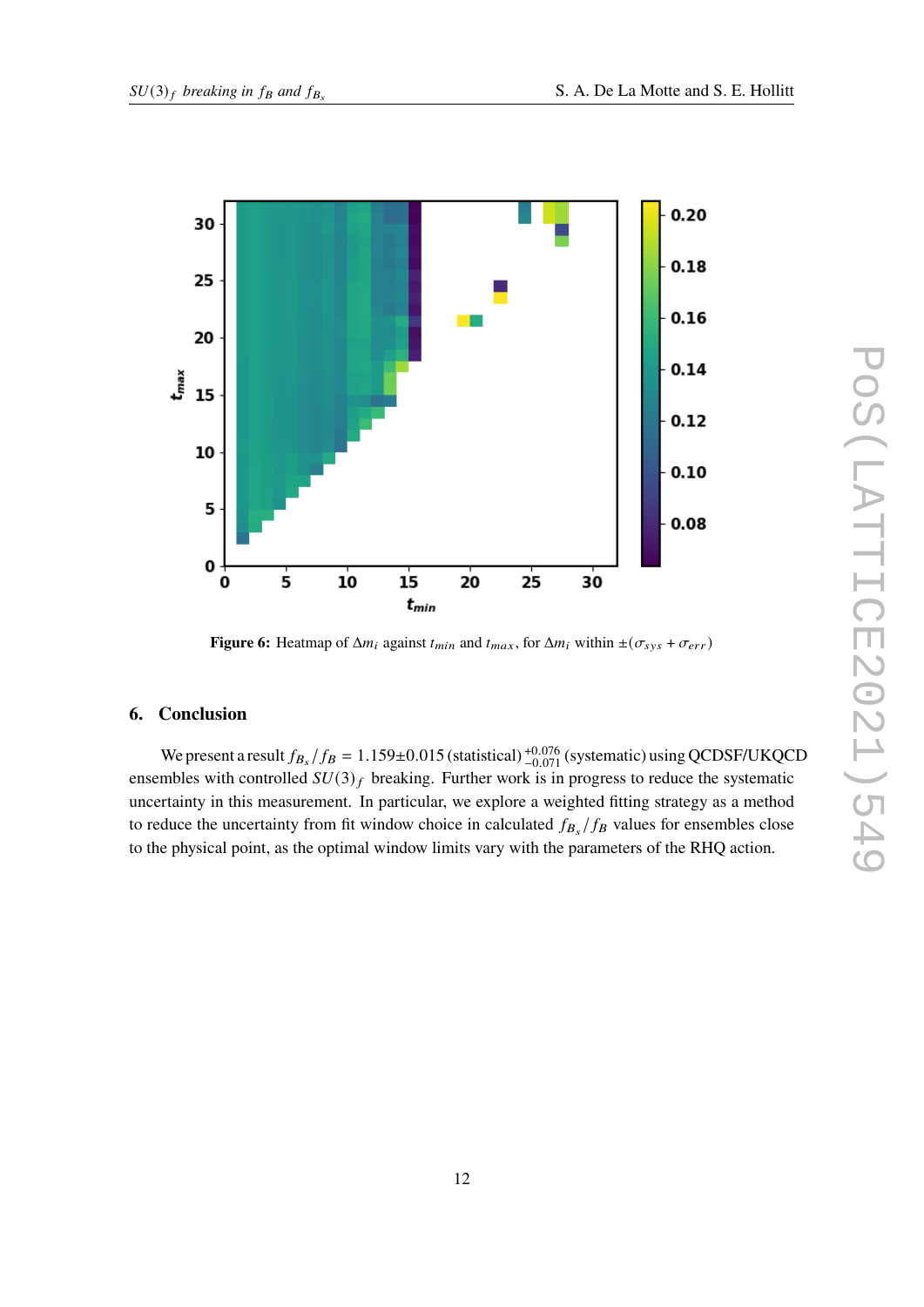<span id="page-12-0"></span>

(a) Moderate weighting, example analyst window choice:  $t \in [5, 20]$ 



**(b)** Low weighting, poor quality window choice  $t \in [20, 30]$ 

**Figure 7:** Effective masses of  $B^* - B$  ratio, obtained via fit to given window and the corresponding Bayesian weighting.

## **Acknowledgements**

The numerical configuration generation (using the BQCD lattice QCD program [\[14\]](#page-14-2))) and data analysis (using the Chroma software library [\[15\]](#page-14-3)) was carried out on the DiRAC Blue Gene Q and Extreme Scaling (EPCC, Edinburgh, UK) and Data Intensive (Cambridge, UK) services, the GCS supercomputers JUQUEEN and JUWELS (NIC, Julich, Germany) and resources provided by HLRN (The North-German Supercomputer Alliance), the NCI National Facility in Canberra, Australia (supported by the Australian Commonwealth Government) and the Phoenix HPC service (University of Adelaide). RH is supported by STFC through grant ST/P000630/1. PELR is supported in part by the STFC under contract ST/G00062X/1. GS is supported by DFG Grant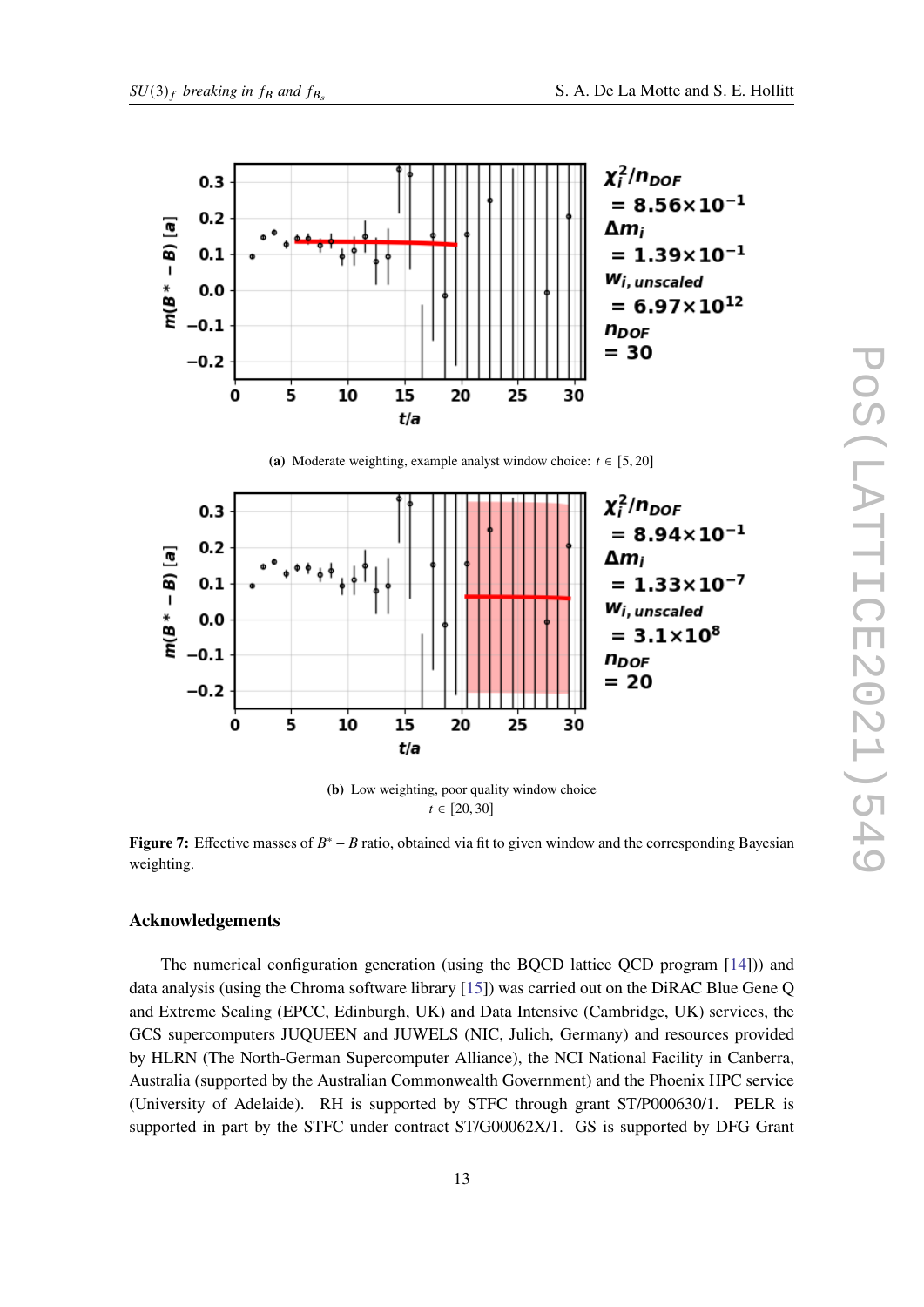No. SCHI 179/8-1. RDY and JMZ are supported by the Australian Research Council grant DP190100297. SH is supported by the Bundesministerium für Bildung und Forschung (BMBF) 05H2021.

The authors at the University of Adelaide in Australia would like to acknowledge the Traditional Owners and Custodians of the lands that they live and work on. They pay their respects to the Kaurna people and to Indigenous Elders past, present and emerging. Sovereignty has never been ceded. It always was and always will be, Aboriginal land.

#### **References**

- <span id="page-13-0"></span>[1] Y. Amhis, S. Banerjee, E. Ben-Haim, F.U. Bernlochner et al., Heavy Flavour Averaging Group, *Averages of b-hadron, c-hadron, and* τ-lepton properties as of 2018, *[The European](https://doi.org/10.1140/epjc/s10052-020-8156-7) [Physical Journal C](https://doi.org/10.1140/epjc/s10052-020-8156-7)* **81** (2021) 226 [[1909.12524](https://arxiv.org/abs/1909.12524)].
- <span id="page-13-1"></span>[2] Y. Aoki, T. Blum, G. Colangelo, S. Collins et al., *FLAG review 2021*, [2111.09849](https://arxiv.org/abs/2111.09849).
- <span id="page-13-2"></span>[3] A. Bazavov, C. Bernard, N. Brown, C. DeTar et al., FERMILAB LATTICE AND MILC COLLABORATIONS, B- and D-meson leptonic decay constants from four-flavor lattice QCD, *[Phys. Rev. D](https://doi.org/10.1103/PhysRevD.98.074512)* **98** (2018) 074512 [[1810.00250](https://arxiv.org/abs/1810.00250)].
- <span id="page-13-3"></span>[4] C. Hughes, C.T.H. Davies and C.J. Monahan, HPQCD CoLLABORATION, *New methods for B meson decay constants and form factors from lattice NRQCD*, *[Phys. Rev. D](https://doi.org/10.1103/PhysRevD.97.054509)* **97** (2018) [054509](https://doi.org/10.1103/PhysRevD.97.054509) [[1711.09981](https://arxiv.org/abs/1711.09981)].
- <span id="page-13-4"></span>[5] P.A. Boyle, L.D. Debbio, N. Garron, A. Jüttner et al.,  $SU(3)$ -breaking ratios for  $D_{(s)}$  and 𝐵(𝑠) *mesons*, [1812.08791](https://arxiv.org/abs/1812.08791).
- <span id="page-13-5"></span>[6] R. Balasubramamian and B. Blossier, *Decay constant of*  $B_s$  *and*  $B_s^*$  *mesons from*  $N_f = 2$ *lattice QCD*, *[The European Physical Journal C](https://doi.org/10.1140/epjc/s10052-020-7965-z)* **80** (2020) 412 [[1912.09937](https://arxiv.org/abs/1912.09937)].
- <span id="page-13-6"></span>[7] W. Bietenholz, V. Bornyakov, N. Cundy, M. Göckeler et al., QCDSF-UKQCD Collaboration, *Tuning the strange quark mass in lattice simulations*, *[Physics Letters B](https://doi.org/https://doi.org/10.1016/j.physletb.2010.05.067)* **690** [\(2010\) 436](https://doi.org/https://doi.org/10.1016/j.physletb.2010.05.067) [[1003.1114](https://arxiv.org/abs/1003.1114)].
- <span id="page-13-7"></span>[8] W. Bietenholz, V. Bornyakov, M. Göckeler, R. Horsley et al., QCDSF-UKQCD Collaboration, *Flavor blindness and patterns of flavor symmetry breaking in lattice simulations of up, down, and strange quarks*, *[Physical Review D](https://doi.org/10.1103/PhysRevD.84.054509)* **84** (2011) 1 [[1102.5300](https://arxiv.org/abs/1102.5300)].
- <span id="page-13-8"></span>[9] A.X. El-Khadra, A.S. Kronfeld and P.B. Mackenzie, *Massive fermions in lattice gauge theory*, *[Physical Review D](https://doi.org/10.1103/PhysRevD.55.3933)* **55** (1997) 3933 [[hep-lat/9604004](https://arxiv.org/abs/hep-lat/9604004)].
- <span id="page-13-9"></span>[10] H.-W. Lin and N. Christ, *Nonperturbatively determined relativistic heavy quark action*, *[Phys.](https://doi.org/10.1103/PhysRevD.76.074506) Rev. D* **76** [\(2007\) 074506](https://doi.org/10.1103/PhysRevD.76.074506) [[hep-lat/0608005](https://arxiv.org/abs/hep-lat/0608005)].
- <span id="page-13-10"></span>[11] Y. Aoki, N. Christ, J. Flynn, T. Izubuchi et al., RBC AND UKQCD COLLABORATIONS, *Nonperturbative tuning of an improved relativistic heavy-quark action with application to bottom spectroscopy*, *[Physical Review D](https://doi.org/10.1103/PhysRevD.86.116003)* **86** (2012) 116003 [[1206.2554](https://arxiv.org/abs/1206.2554)].